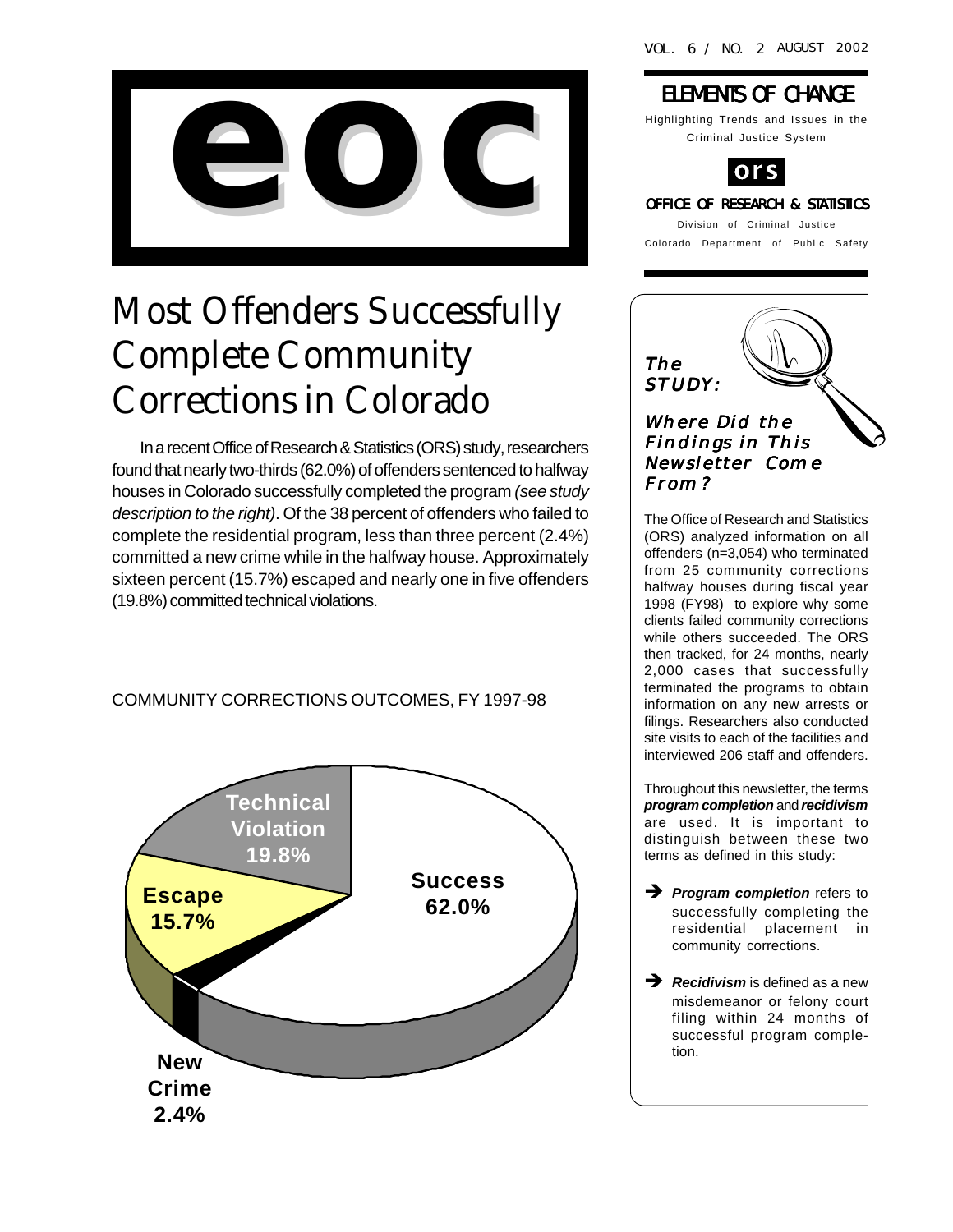### Accurate and Adequate Delivery of Services Is Key to Community Corrections Success

Study findings indicate that participation in services is crucial to successful program completion. Offenders who participated in the following services were significantly more likely to complete the halfway house program successfully:

- Mental health services,
- Budget planning, and
- Substance abuse treatment.

Moreover, both transition and diversion offenders who participated in multiple services were more likely to successfully complete the halfway house program than offenders who did not recieve multiple services during their residential placement.

Unfortunately, offenders' needsand services received were not always well matched. The statewide averages reflect a disparity in needs and services in certain facilities. The graph below shows the proportion of offenders who received the services they needed.



**How do Special How do Populations Fare in Community Corrections?**



#### Proportion of Offenders that Received the Services they Needed

<sup>1</sup> Services may include cognitive or educational substance abuse programming. Also, we did not study the quality of services delivered or the level of participation by clients. Participation in substance abuse programming increased the probability of an offender's success.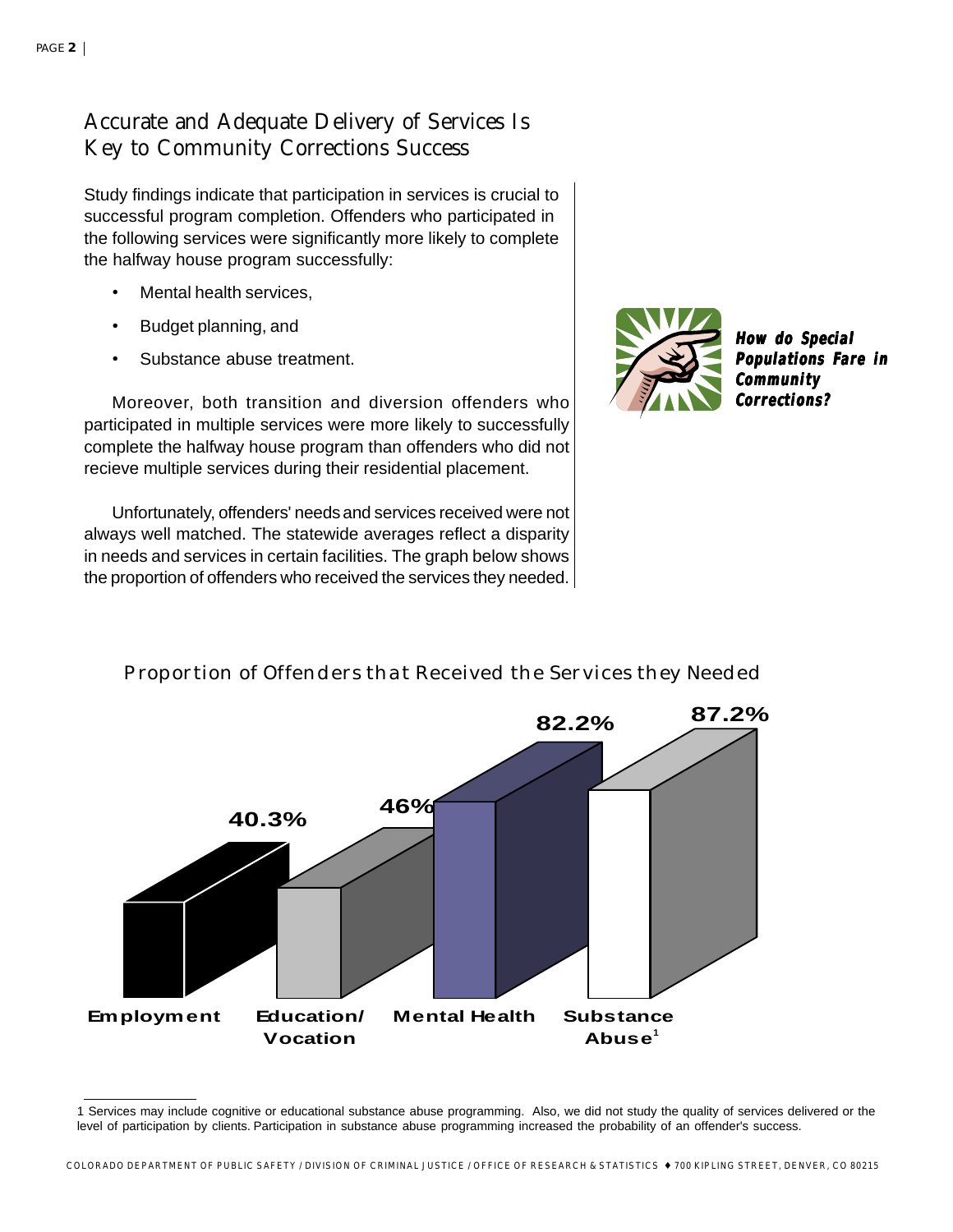#### **Special Populations Require Specialized Services.**

Special correctional populations reflect the need for halfway houses to ensure that specialized services are delivered appropriately. Special populations identified by researchers include the seriously mentally ill, female offenders, sex offenders, substance abusers, the elderly, offenders who are physically disabled, and non-English speaking offenders. Many of these special populations overlap. Data were available to analyze women, sex offenders, substance abusers and offenders with mental health problems, and some of the findings are presented below.

- **• Women.** Women recidivated at a lower rate (24.8%) than men (32.4%). Previous research conducted in 1994 by the ORS found that women were significantly less likely to succeed than men in community corrections. This new finding may indicate an increased availability of femalespecific services which may increase the likelihood that women will succeed in community corrections.
- **• Sex offenders.** Half (50%) of the group of sex offenders failed to complete community corrections programs. This finding may reflect management approaches for sex offenders in which precursor-to-assault behaviors are treated as serious, dangerous acts and are the subject of revocation petitions, in which case lower program completion rates would be expected. Another study by the ORS found that 50 percent of sex offenders on probation and parole received technical violations during the 12 months following placement in the community.<sup>2</sup>
- **Substance abusing offenders.** One-third (32.0%) of offenders with substance abuse treatment needs failed after release from community corrections facilities, compared to 23.4% of offenders without documented substance abuse treatment needs.
- **• Mental health treatment needs**. Nearly one-third (30.7%) of offenders with documented mental health needs recidivated after 24 months. The difference in recidivism rates between those with mental health needs and those without was not statistically significant. Note that this classification is not a proxy for serious mental illness (SMI); SMI and other diagnostic information was not available.



#### Important Finding:

#### Significant program variation exists

There was significant variation both within and across halfway house facilities. At a minimum, the 25 programs varied by the following:

- $\triangleright$  The seriousness of the criminal history of offenders accepted into the halfway house,\*
- $\triangleright$  The proportion of diversion versus transition offenders each program housed,
- $\blacktriangleright$  Availability, cost, and quality of services accessible to offenders in the community,
- $\triangleright$  Staff qualifications, prior experience and training
- $\triangleright$  Program philosophy, size, and location,
- $\triangleright$  Program completion rate,
- $\triangleright$  The extent to which offender assessment information was linked to program participation, and
- $\vee$  The extent to which the programs accepted and managed special populations.

\* Criminal history seriousness was determined by the ORS Criminal History Score. The Criminal History Score is an index of past adjudications, convictions, placements, and revocations. Collapsed scores range from 0 to 4, with 0 representing virtually no prior involvement in crime and 4 reflecting very serious offending histories. The mean criminal history score across programs was 3.05, and program-specific mean scores ranged from 1.5 to 3.2 .

<sup>2</sup> English, K. (June 1999). "Adult Sex Offender Risk Assessment Screening Instrument: Progress Report 1a, Pursuant to CRS 18-3-414.5. Colorado Division of Criminal Justice, Denver, Colorado.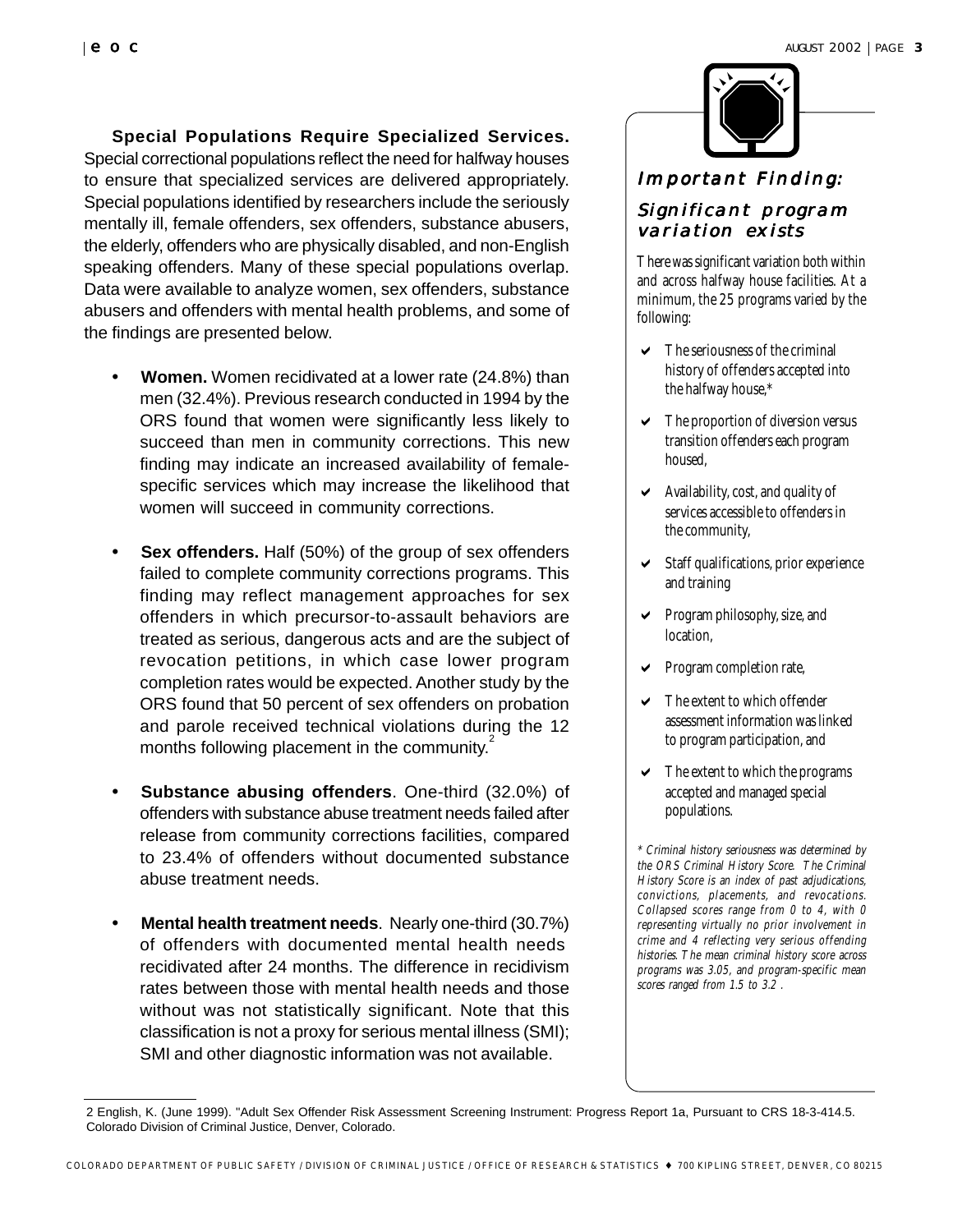## Recidivism Data: What Happens After Clients Complete Residential Placement in Community Corrections?

Within 24 months of leaving the program successfully, 69.0% of those who completed community corrections remained crime-free.

Drug crimes drive failure rates. Nearly 38% of all recidivating events were alcohol and drug offenses. The most frequently occurring re-filing offense was for a new drug felony, accounting for 23.6% of new crimes. The second most frequent re-filing offense was DUI/DWAI, accounting for an additional 14.1%.

Nearly sixty percent (59.6%) of new drug crimes were committed by offenders not originally convicted of drug offenses. This reflects the considerable interplay between criminal behavior and drug activity and stresses the importance of addressing substance abuse as a multidisciplinary issue.

Offenders with high scores on the Level of Supervision Inventory (LSI), the Alcohol and Drug Survey, and  $\text{DAST}^4$  were significantly more likely to recidivate within 24 months with a drug or alcohol offense. The statewide standardized assessment for substance abuse, $\mathring{\text{\rm{^5}}}$ mandated under Article 16-11.5 of the Colorado Revised Statutes, appears to appropriately identify individuals at high risk for severe and lasting substance abuse problems. This serious offender group continues to challenge current intervention protocols.

Together, prior criminal history, young age, high Level of Supervision Inventory (LSI) score, and lack of post-release supervision statistically predict recidivism. High Criminal History Scores and young age have traditionally predicted failure among criminal offenders. The relatively recent (mid to late 1990s) statewide introduction of LSI assessments into the criminal justice intake process provides officials with important information that, over time, may serve to improve intervention strategies for offenders with high LSI scores.



Of offenders who recidivated after completing community corrections, most committed nonviolent offenses.





<sup>3</sup> A wide range of psychological, social and economic incentives can combine to produce serious drug use and crime patterns that become firmly established in some individuals. In such cases, viewing drug use as a simple cause of crime oversimplifies their relationship. The two activities reinforce each other. Some drugs, due to their power to induce compulsive use, are more likely to precipitate criminal activity than others. Cocaine and heroin are especially notable for their addictive power. (From Drugs, Crime and the Justice System, Bureau of Justice Statistics, December 1992).

<sup>4</sup> The ADS and DAST scores were related to substance abuse recidivism and not recidivism generally. Higher scores on the LSI predicted general recidivism.

<sup>5</sup> The standardized assessment tools include the LSI, ADS, DAST, SUHM, and SSI.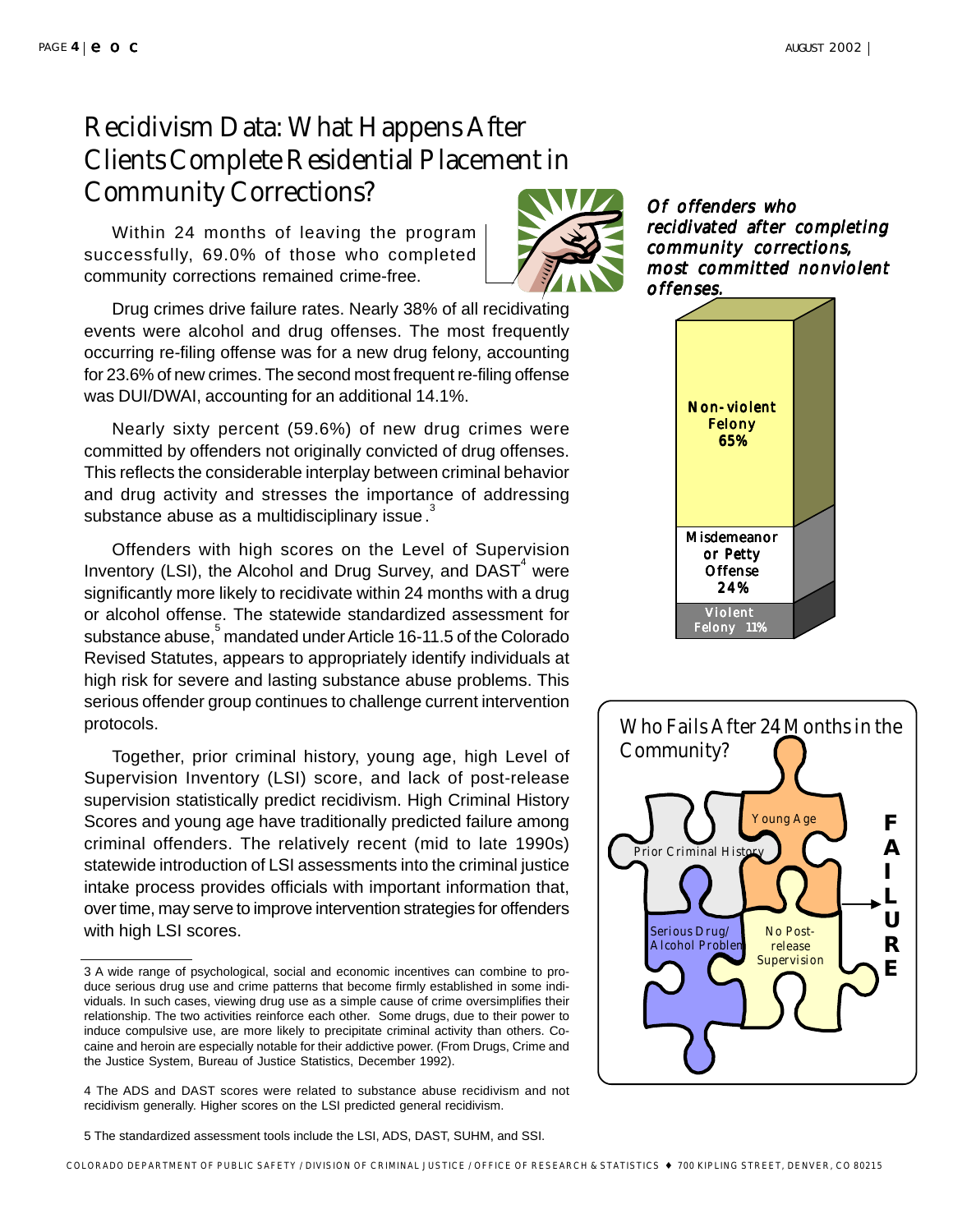**Post-release supervision is key**. Offenders who were released from the halfway house and placed on probation, parole, or nonresidential community corrections status were more likely to stay crime free during the 24 months following release from the halfway house. **Nearly twice as many offenders failed when they did not receive posthalfway house supervision compared to those who received post-release supervision**: 45.0% compared to 26.2%, for diversion clients and 59.5% compared to 33.4% for transition. Further, on average, transition offenders who did not receive postrelease supervision *failed more quickly* (failure occurred at six months versus ten months). This difference was not present for diversion clients.

Post-release supervision allows the offender to experience a gradual reduction of program structure over time. During interviews, both staff and offenders described the difficulties of moving from prison, where all decisions are made for the inmates, to the community, where choices can become overwhelming.

Gradual reintegration seemed to enhance the likelihood that offenders successfully acclimated to life in the free community. Gradual reintegration may mean that offenders continued to participate in programming and services that addressed their individual needs and risk factors. Interview data suggest that this continuum of care helps stabilize offenders as they move to a less structured environment and face the challenges of life on the street.

Facilities varied in the degree to which programming for release and post-release preparation was implemented. According to interviews, when offenders return to their original environment and social structure, they are at high risk to re-offend. Staff and offenders at nearly every facility stressed this factor during interviews. Given these findings, it appears that post-prison and post-community corrections services are vital to the successful, pro-social reintegration of community corrections offenders.



\* Post-community corrections supervision = probation, parole, or non-residential community corrections.



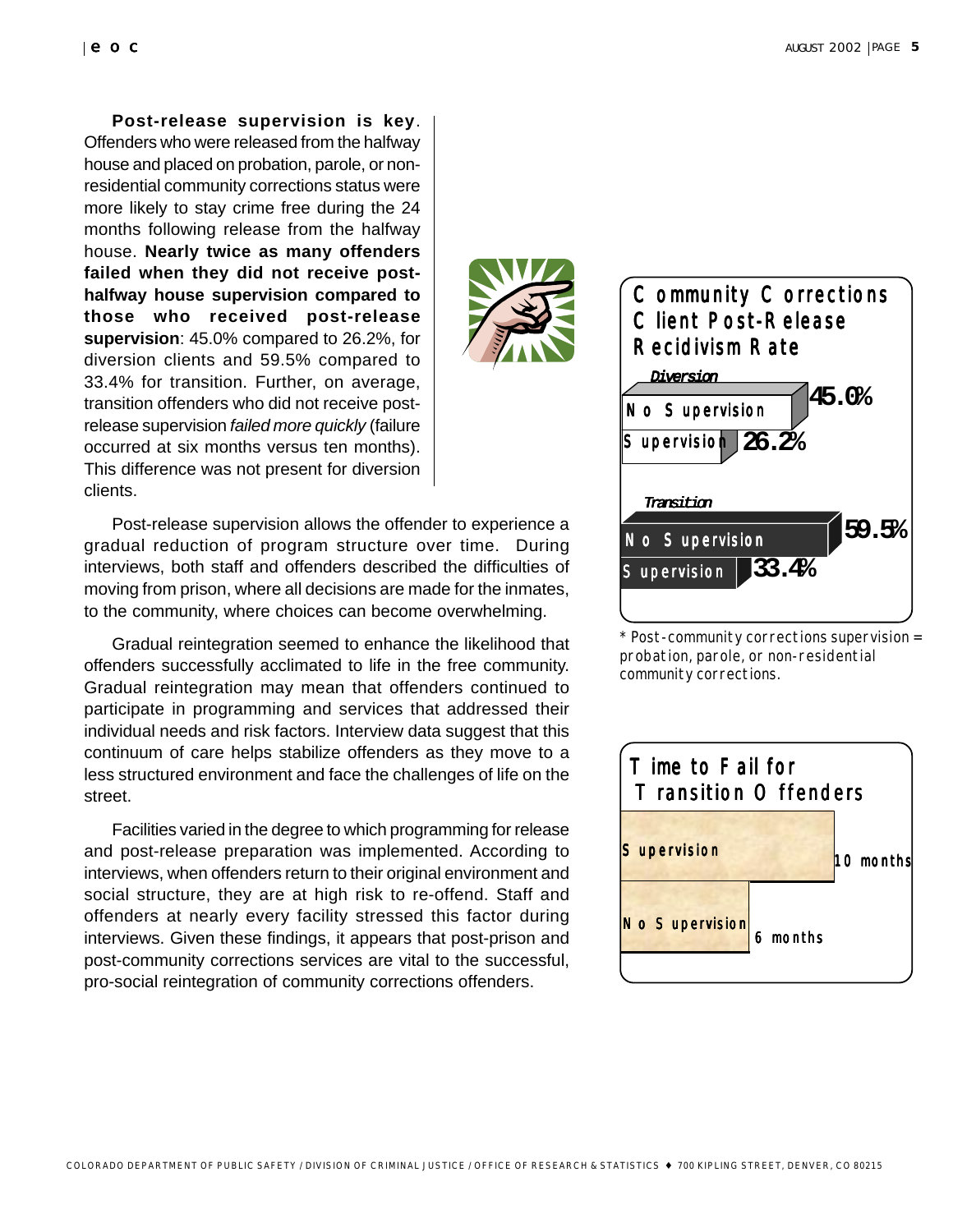## Women in Community Corrections

**Coed facilities.** In FY98, two halfway houses served women only. Women housed in the eleven coed facilities were far outnumbered by men, usually 10 to 1. According to interview data, coed halfway houses can lead to relationships between male and female offenders, and these relationships can distract from the goal of successful program completion. In addition, some women in coed houses reported personal safety concerns, and these concerns coincided with the location of the bedrooms allocated for women. Some facilities located women's bedrooms near the security desk to enhance safety.

**Female-specific services.** Women and many staff in coed facilities consistently reported that services were tailored to men. One woman told us she paid for outside services rather than participating in free in-house services where she would have been the only woman in an all-male group. Some staff in coed facilities reported that they did not have female-specific programming because the number of women they serve was too small to warrant special programs. A lack of services for women was reported in the following areas:

- Medical care specific to women, including prenatal care, contraceptive/pregnancy assistance, annual gynecological examinations;
- Parenting classes (for all ages of children, not only young children);
- Vocational training and job skills;
- Life skills (doing taxes, finding community resources, filling out job applications, creating a resumé, managing a budget);
- Victimization (sexual, emotional, and physical abuse) classes;
- Relationship building;
- Health and wellness;
- Eating disorders; and
- Self-esteem.

**Lack of female-specific needs assessments.** Assessment tools are typically designed and tested on male offenders and do not address needs specific to women. Consequently, women may not receive services they need. One facility that provides comprehensive, female-specific programming to serious offenders had a 69.0% program completion rate, and 85.0% of these women remained crime free after 24 months. These success rates are notably higher than the statewide averages for completion and no new filings (62.0% and 69.0%, respectively).

**Women lacked financial opportunities.** According to interview data, women lacked adequate job skills and opportunities to make salaries comparable to men. As a result, it was more difficult for women to pay for rent, restitution, and treatment while in the halfway house. Low wages likely make it financially difficult for women to reintegrate into the community. The lack of adequate compensation for work undermines women's efforts to succeed within any criminal justice placement.

**Some women reported safety concerns.** Interview data revealed that some women participating in community corrections felt unsafe because of the location of the facility. In one location, the route from the bus stop to the facility is long and lacks adequate streetlights at night. Construction and warehouse workers employed in the neighborhood intimidate many women in one halfway house. But the location of these facilities frequently meets with considerable resistance from local residents. This lack of acceptance can become part of the problem when for women, feeling unsafe may interfere with their program completion and successful integration in the community.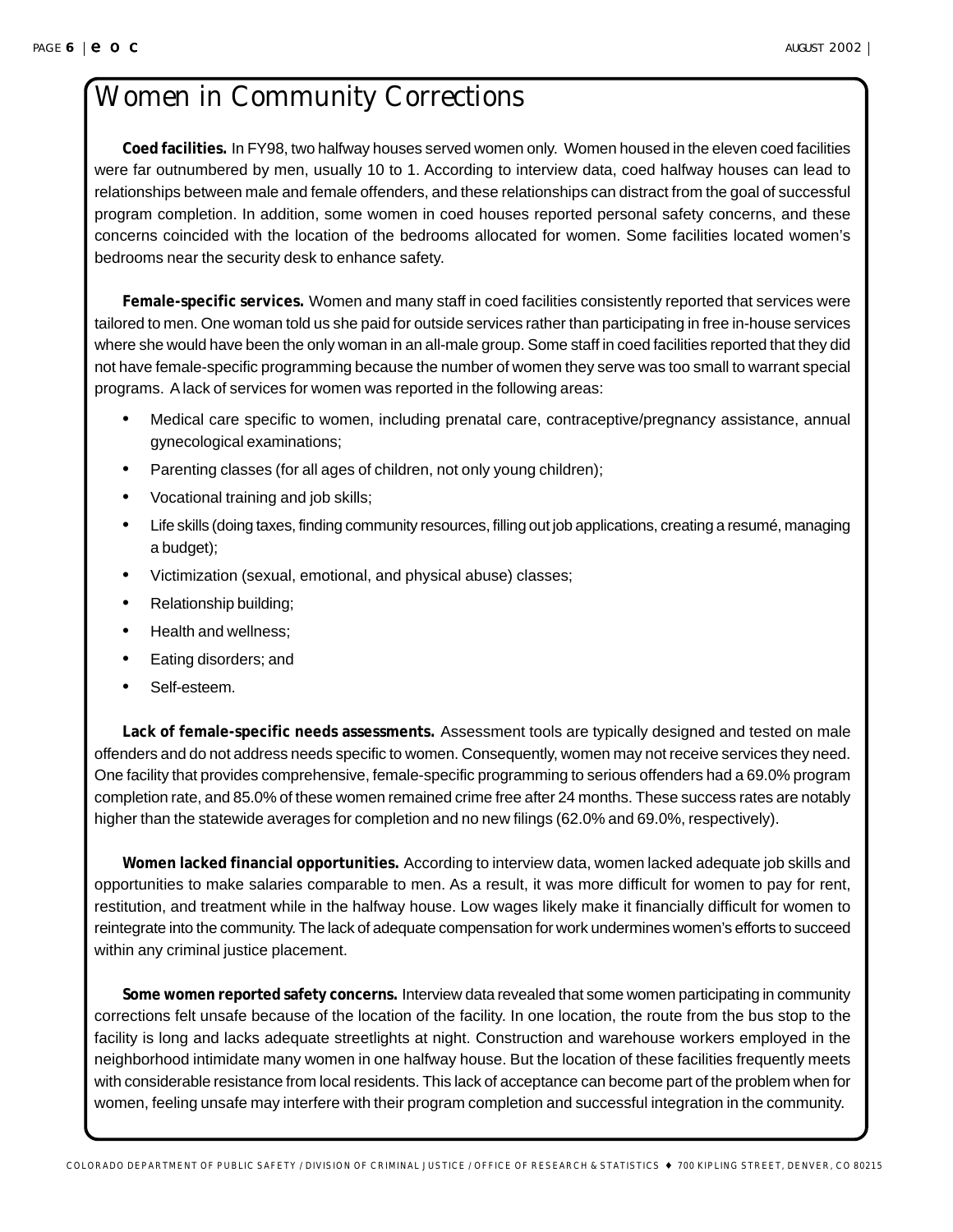## Staffing Issues Make Handling a Community Corrections Population **Difficult**

**High staff turnover.** The average employment period of security and line staff across the 25 halfway houses is approximately six months. While a few programs have low turnover rates, in those that do not, inconsistency and inefficiency in programming and supervision is experienced by both staff and offenders. During interviews, administrators and staff attributed staff turnover to low salaries.

**Significant variation in skill level.** Given the typically low salaries, it is not surprising that some facilities have difficulty finding qualified staff. Rural areas may experience more hiring challenges since the pool of candidates is small. The variation in skill level across facilities means that offenders have very different experiences in community corrections depending on the facility in which they are housed. Often, few qualifications are required for line staff positions. Yet these individuals have the most contact with offenders and are responsible for managing house incidents. Where turnover is low, the constancy of line staff presence gives them the ability to impact client motivation and morale.

**Lack of Training.** Some halfway house staff persons did not receive a core curriculum of training, especially on the topic of special populations. In some facilities, initial staff orientation plus the 40 hours of annual training required by the state standards consisted of on-the-job training. According to interview data, new staff were sometimes unaware of proper relationship boundaries and tried to become friends with clients. In addition, a common reply to interview questions about staff turnover was "They don't know what they are getting into." Further investigating revealed that new employees were not prepared to work with the dynamics of an offender population, and issues related to security and contraband. In fact, some interviewees described the benefits of having staff who were "recovering," and who fully understood offender issues. According to interviews, staff with a recovery background were less likely to leave and seemed to view the job as a commitment rather than a learning experience to serve future career goals.



Training is the foundation of professionalism. It guards against abuse of power by staff. Training increases the likelihood that staff understands the larger mission of their work and, in turn, may feel a stronger investment in their job, and may stay employed longer in the facility. Administrators who emphasize training communicate that they value and respect the important work of line staff. Administrative support for training reinforces the need for consistency in programming within each facility and across the statewide halfway house system.